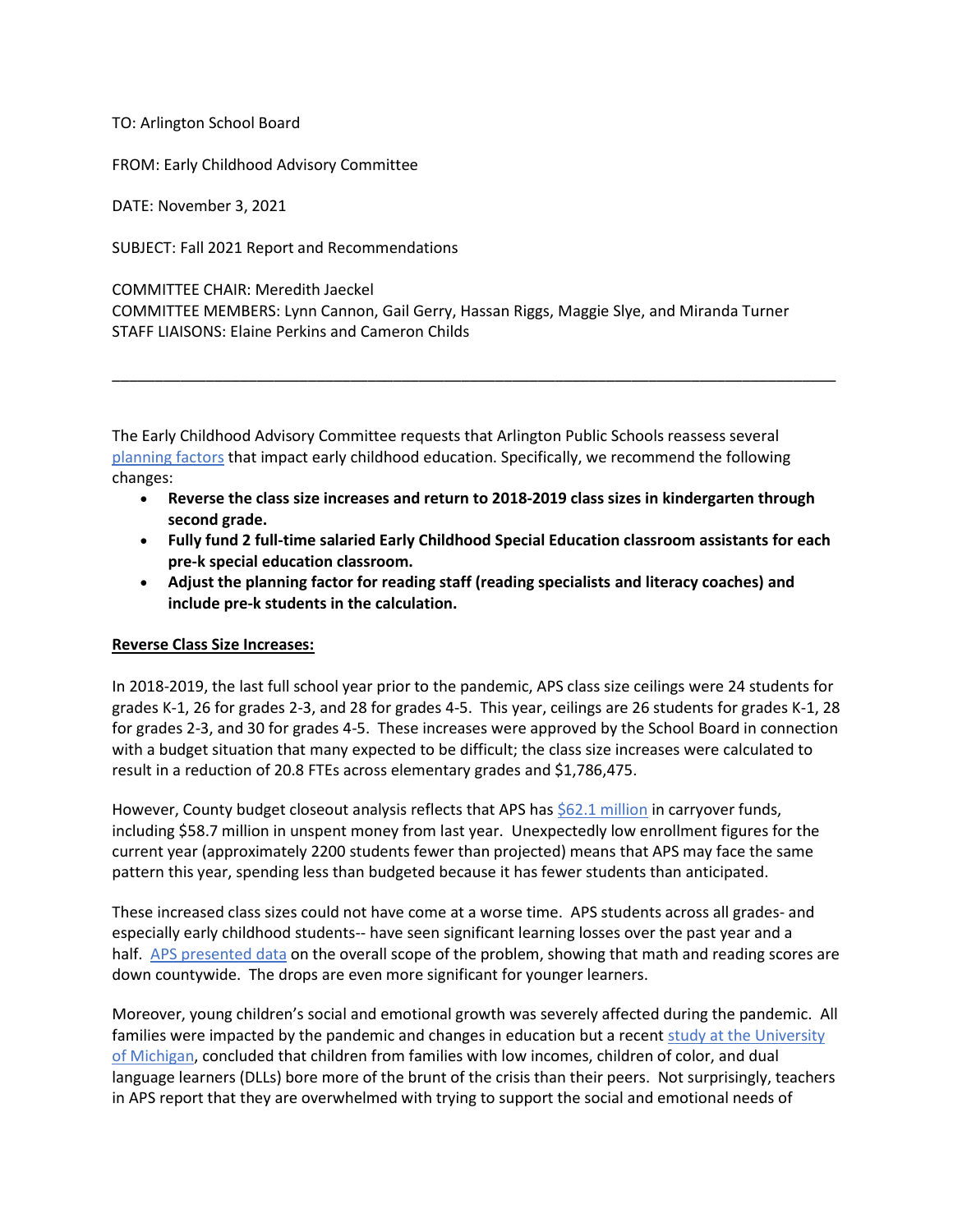students, many of whom have delayed skills due to the pandemic, all while trying to focus on academic recovery. In sum, students are demonstrating greater social, emotional and academic needs while at the same time, more children have been added to the classrooms. This is a recipe for unmet needs among our students and burnout among our teachers.

Accordingly, we recommend that the School Board immediately reverse the class size increases of prior years and return to 2018-2019 levels. APS enrollment and budget environment allow for these reductions, and smaller class sizes will improve outcomes for both our students and teachers.

This recommendation aligns with multiple APS strategic goals, including providing an exemplary education that is academically challenging and meets students' social and emotional needs and eliminating opportunity gaps by providing access to resources and learning opportunities according to each student's unique needs. In addition, it supports the goal of retaining high quality employees.

## **Adjust Planning Factor for Early Childhood Special Education Programs:**

The Early Childhood Advisory Committee commends the Early Childhood Special Education Programs for offering a robust spectrum of inclusion opportunities at the preschool level. Consistent with APS' 5 Year [Student Support Action Plan,](https://www.apsva.us/wp-content/uploads/2020/12/APS-Action-Plan-Final_attachments.pdf) Early Childhood is committed to meeting its students' academic and social/emotional needs in the least restrictive environment possible. However, appropriate staffing is necessary in order to deliver high-quality inclusive programs.

Since returning to full-time in-person instruction, student needs in all developmental areas, especially communication and social-emotional regulation and behavior, have increased and requests for additional instructional assistant support have increased. Further, the Child Find team is finding an increased number of pre-k students with significant special needs that were exacerbated by the pandemic.

Currently, Early Childhood Special Education (ECSE) programs are allotted 1-1.5 special education instructional assistants in the classroom. Over the past two years, the Office of Special Education (OSE) has received requests from almost all of our schools with special education Pre-K classes for additional staff to have 2 full-time assistants in the ECSE classes.

In most cases, OSE has been able to use contingency funds to support hourly staff. However, it is very difficult to attract highly qualified staff for hourly positions.

The APS budget environment allows a chance to make funding permanent for these positions. Moreover, fees collected from the enrolled students without disabilities in the Community Peer Pre-K Program could substantially offset the budget implications of this recommendation.

This recommendation aligns with APS strategic goals of student success and supports APS's efforts to provide high-quality inclusive programming. In addition, it supports the goal of attracting and retaining high quality employees.

## **Reduce Planning Factor for Reading Specialist/Reading Coaches:**

The Early Childhood Advisory (ECAC) committee wholeheartedly supports the English Language Arts Department's recent shift away from balanced literacy in favor of structured literacy, which will align APS's literacy instruction with the science of reading. ECAC recognizes the considerable challenge of